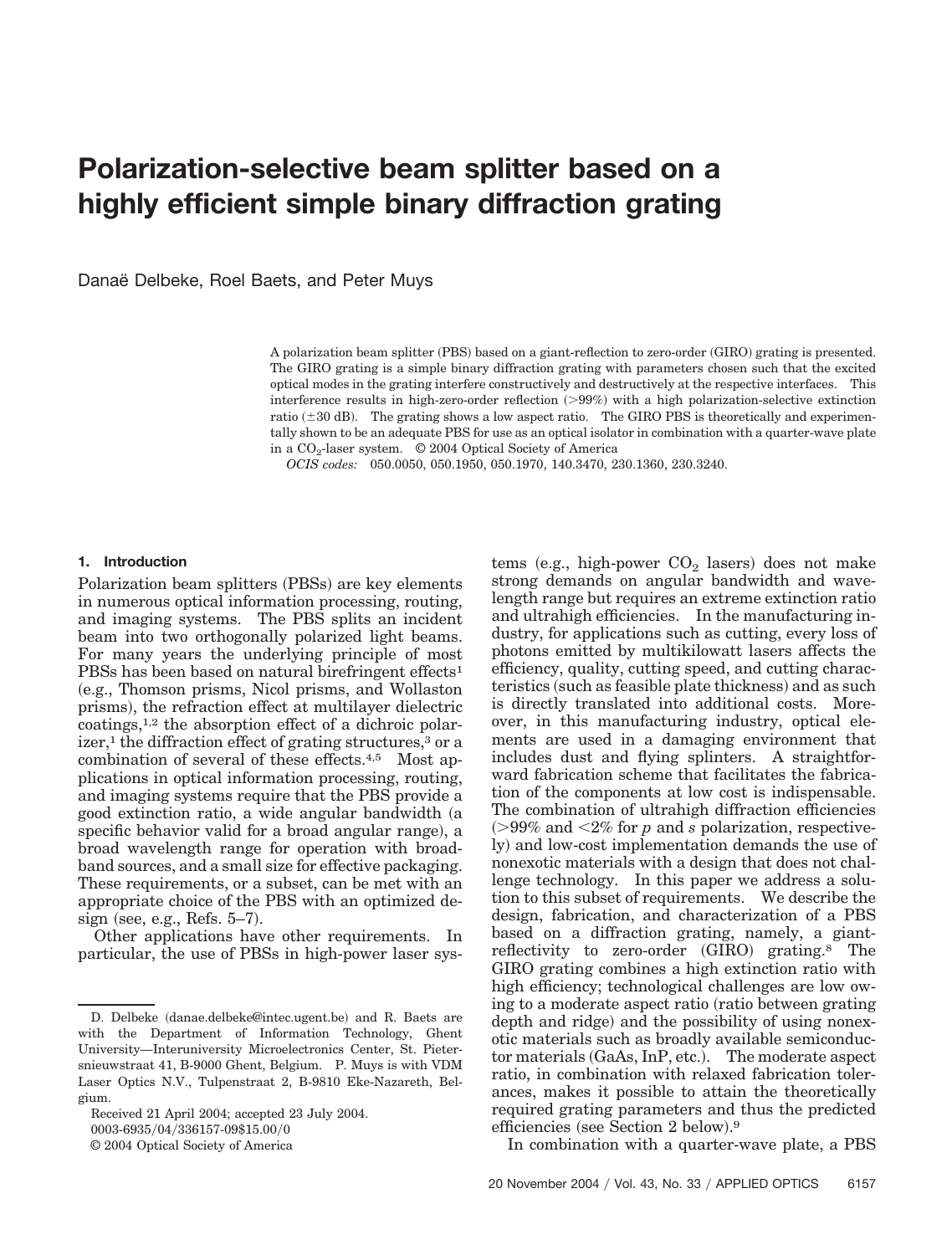

Fig. 1. Schematic of an optical isolator consisting of a PBS and a quarter-wave plate (QWP).

grating placed in the light path of a high-power laser acts as an optical isolator,10 as is schematically demonstrated in Fig. 1. Linearly polarized light is emitted by the laser. The PBS transmits this polarization with high efficiency. Phase retardation generated by the quarter-wave plate transforms the linear polarization into circularly polarized light. Reflection of the light by the workpiece inverts the sense of circular polarization: It is changed from right to left or vice versa (according to the convention that the rotation sense is defined with respect to the propagation direction). The quarter-wave plate transforms the circular polarization into linear polarization that is orthogonally oriented to the polarization of the originally incoming beam. This polarization is deflected by the PBS grating. The laser is isolated.

It must be stressed that the demands that are addressed high extinction ratio, ultrahigh efficiencies, and low-cost implementation) are not limited and exclusive to high-power applications. The PBS model proposed in this paper can be applied as such for other applications, e.g., in imaging or routing systems. It is scalable to any desired wavelength and can be extrapolated to a broad range of highrefractive-index material systems, such as ZnSe, GaAs, and InP.

Various kinds of PBS with surface-relief gratings in nonbirefringent substrates have been described theoretically and experimentally in the literature. Polarization selectivity can be obtained by a simple zero-order subwavelength grating. If period  $\Lambda$  of the grating is much smaller than wavelength  $\lambda$ , one can use the effective-medium theory to evaluate the grating diffraction behavior. However, the polarization selectivity (in absolute terms) that can be obtained is minimal.11 Noponen *et al*. designed a transmissive four-port polarization-sensitive device with a first-order grating that lets light through undiffracted if the light is TM polarized and diffracts the light if TE polarized.<sup>12</sup> A high extinction ratio in combination with high efficiency is theoretically predicted, with a challenging aspect ratio of  $\sim$ 4. The design is limited to low-refractive-index materials  $(n \approx 1.5)$ . Extrapolation to higher refractive indices requires diffraction angles near 90°

for optimizing the polarization properties of the component. The reflection losses tend to increase, and the grating period must be reduced to prevent the emergence of propagating orders inside the material.13 Lalanne *et al*. achieved this transmissive PBS with  $n = 2.3$ .<sup>6</sup> They achieved high extinction ratio, but the theoretically predicted efficiency remains below 95%. The aspect ratio is  $\sim$ 4.43.6 The concept of an optical isolator made from such dielectric diffraction gratings was suggested by Glaser *et al*.10 The isolator consists of a polarizing first-order grating and a birefringent zero-order grating. The PBS first-order grating is designed for a low-refractive-index material and has an aspect ratio of  $\sim$ 8. Reasonably shallow gratings can be obtained by reflecting PBSs.3,14 Metallic reflecting PBSs show absorption losses at low operation wavelengths.15,16 Haidner *et al*.7 and Kipfer *et al*.17 measured a surface-relief grating with V grooves in silicon with a metal coating at wavelength  $\lambda = 10.6 \mu m$ . The measured diffraction efficiencies were 6% for TE and 92% for TM at normal incidence. Absorption and scattering losses of metallic gratings make those gratings less favorable.

Gori proposed the use of a polarization grating constructed from a series of rotating polarizers.<sup>18</sup> In such gratings the change induced in the polarization is smooth along the transverse direction. Using a periodically (period  $\Lambda$ ) spatially variable wave plate, one can use a polarization grating to split the light into two orthogonal polarization states with an angular separation of  $\theta = \arcsin(\lambda/\Lambda)$ . With the fabrication of this polarization grating based on subwavelength structures, for which the period and the orientation of the subwavelength grooves is space varying, theoretical efficiencies of as much as 100% could be achieved.19,20 However, these quasiperiodic lamellar subwavelength gratings require a high aspect ratio.21 Hasman *et al*. experimentally verified the concept of a PBS based on space-variant computer-generated subwavelength structures for  $CO<sub>2</sub>$ -laser radiation at a wavelength of 10.6  $\mu$ m. The combination of two Lee-type binary subwavelength structures with an aspect ratio of  $\sim$ 2 results in an efficiency of  $\sim$ 89%.<sup>22</sup>

The GIRO grating used in the PBS discussed in this paper combines a high extinction ratio, high efficiencies, and relaxed technological challenges. The GIRO grating is discussed in more detail in Section 2 below. In Section 3 we describe the use of the GIRO grating as a PBS. Fabrication and experimental results are presented in Section 4.

## **2. Giant Reflectivity to Zero-Order Grating**

# A. Modes of the Grating As a Periodic Waveguide

The GIRO grating is in fact a simple binary surfacerelief grating but with appropriately chosen grating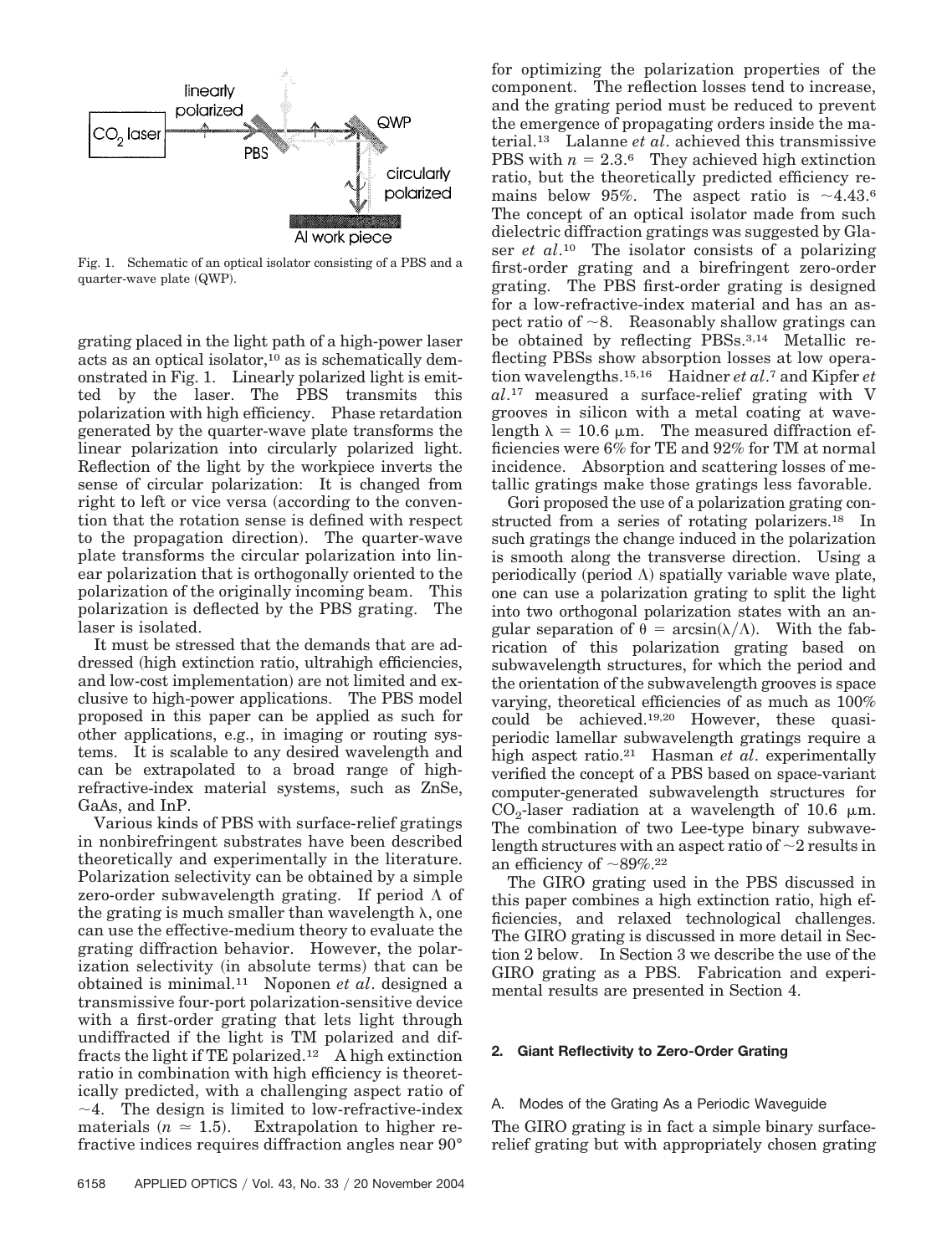

Fig. 2. GIRO grating geometry and parameters.

parameters (Fig. 2). When a monochromatic linearly polarized plane wave is normally incident upon a grating from the high-index side (i.e., from within the dielectric material), the plane wave can couple to the following diffraction orders: the zero order in reflection (wave a), the zero order in transmission (wave b), higher orders in reflection (waves c), and higher orders in transmission (waves d). The grating period is chosen such that

$$
\lambda/n_1 < \Lambda < \lambda,\tag{1}
$$

i.e., a higher-order grating in the dielectric material with refractive index  $n_1$  and a zero-order grating in air. This choice ensures that only the zero order is present in transmission.

For the binary grating, expressions can be found for the even and odd optical modes that can be excited in the grating layer<sup>23</sup>:

*z* direction that is the solution of the dispersion relation of a periodic waveguide<sup>23</sup>:

$$
\cos(\gamma_1 f \Lambda) \cos[\gamma_2 (1 - f) \Lambda] - \frac{1}{2} \left( \frac{\sigma_2 \gamma_1}{\sigma_1 \gamma_2} + \frac{\sigma_1 \gamma_2}{\sigma_2 \gamma_1} \right)
$$
  
 
$$
\times \sin(\gamma_1 f \Lambda) \sin[\gamma_2 (1 - f) \Lambda] - \cos(k_{x, \text{inc}} \Lambda) = 0, \quad (6)
$$

where  $k_{x, \text{inc}}$  is the *x* component of the wave vector of the incident plane wave, which is zero at normal incidence. For simplification of illustration we consider normal incidence and  $f = 0.5$ . The dispersion relation is then completely defined by grating period  $\Lambda/\lambda$  and the two material parameters  $\epsilon_{2(1)}$  and  $\epsilon_{2(2)}$ . In Fig. 3 the effective index  $n_{\text{eff}} = \beta / \overline{k}$  is shown for TE and TM polarization for an air–GaAs grating  $[n_{\rm GaAs} = 3.27$  when  $\lambda = 10.6 \,\mathrm{\upmu m} \, (\mathrm{Ref.} \, 24)$ . We consider only the  $\Lambda/\lambda < 1$ region to obtain a zero-order grating in the air region. In this region (more specifically, at  $\Lambda/\lambda < 0.9$ ), and for the material system considered, there are one odd and two even optical modes. As we consider normal incidence, the grating structure is excited with even excitation, and consequently only the even modes will be excited. Figure 4 illustrates the mode profiles of the zero-order and the second-order modes for TE polarization and TM polarization ( $\Lambda/\lambda = 0.64$ ). Interference effects of these modes will lead to high zero-order TE or TM reflectivities.

## B. Design Rules

Based on the mode profiles shown in Fig. 4 and making some rather crude approximations, we can define some simple analytic design rules with which to achieve high zero-order reflectivity. A first approximation concerns the mode profiles in the periodic

$$
\phi_e = \begin{cases}\n\cos(\gamma_1 x) & 0 \le |x| \le f\Lambda/2 \\
\cos(\gamma_1 f\Lambda/2)\cos\{\gamma_2[[x] - (f\Lambda/2)]\} - (\sigma_2 \gamma_1/\sigma_1 \gamma_2) & f\Lambda/2 \le |x| \le \Lambda/2, \\
\times \sin(\gamma_1 f\Lambda/2)\sin\{\gamma_2[[x] - (f\Lambda/2)]\} & 0 \le |x| \le f\Lambda/2, \\
\downarrow 0 & 0 \le |x| \le f\Lambda/2 \\
\phi_o = \begin{cases}\n1/\gamma_1 \sin(\gamma_1 x) & 0 \le |x| \le f\Lambda/2 \\
(1/\gamma_1)\sin(\gamma_1 x)(\sin(\gamma_1 f\Lambda/2)\cos\{\gamma_2[[x] - (f\Lambda/2)]\} & f\Lambda/2 \le |x| \le \Lambda/2, \\
+ (\sigma_2 \gamma_1/\sigma_1 \gamma_2)\cos(\gamma_1 f\Lambda/2)\sin\{\gamma_2[[x] - (f\Lambda/2)]\}\n\end{cases}\n\end{cases}
$$
\n(3)

with

$$
\gamma_j^2 = k_j^2 - \beta^2, \qquad j = 1, 2, \tag{4}
$$

$$
\sigma_j = \begin{cases} 1 & \text{TE polarization} \\ \epsilon_{2(j)} & \text{TM polarization} \end{cases}
$$
 (5)

where  $\phi$  represents the even modes and  $\phi$  the odd modes,  $\Lambda$  is the grating period,  $f$  is the fill factor of the grating (this is the ratio of the ridge width to the period of the grating),  $k_1$  and  $k_2$  are the wave vectors in the grating region with respective permittivities  $\epsilon_{2(1)}$  and  $\epsilon_{2(2)}$ , and  $\beta$  is the propagation constant in the

waveguide (grating). First, the modal profiles of zero-order mode  $\phi_0$  and second-order mode  $\phi_2$  are approximated as shown in Fig. 5, which presents the modulus of the electromagnetic field components  $|E_{\gamma}|$ and  $|H_v|$ . Zero-order mode  $\phi_0$  is present only in the dielectric material, and second-order mode  $\phi_2$  is present only in the air gaps between the dielectric ridges. Second, we approximate the reflections at the interfaces as a local phenomenon, i.e., at each point a local reflection coefficient *r* and a transmission coefficient *t* are used. These coefficients are given by the Fresnel coefficients for reflection and transmission at planar interfaces for plane-wave incidence. Using these approximations, we approxi-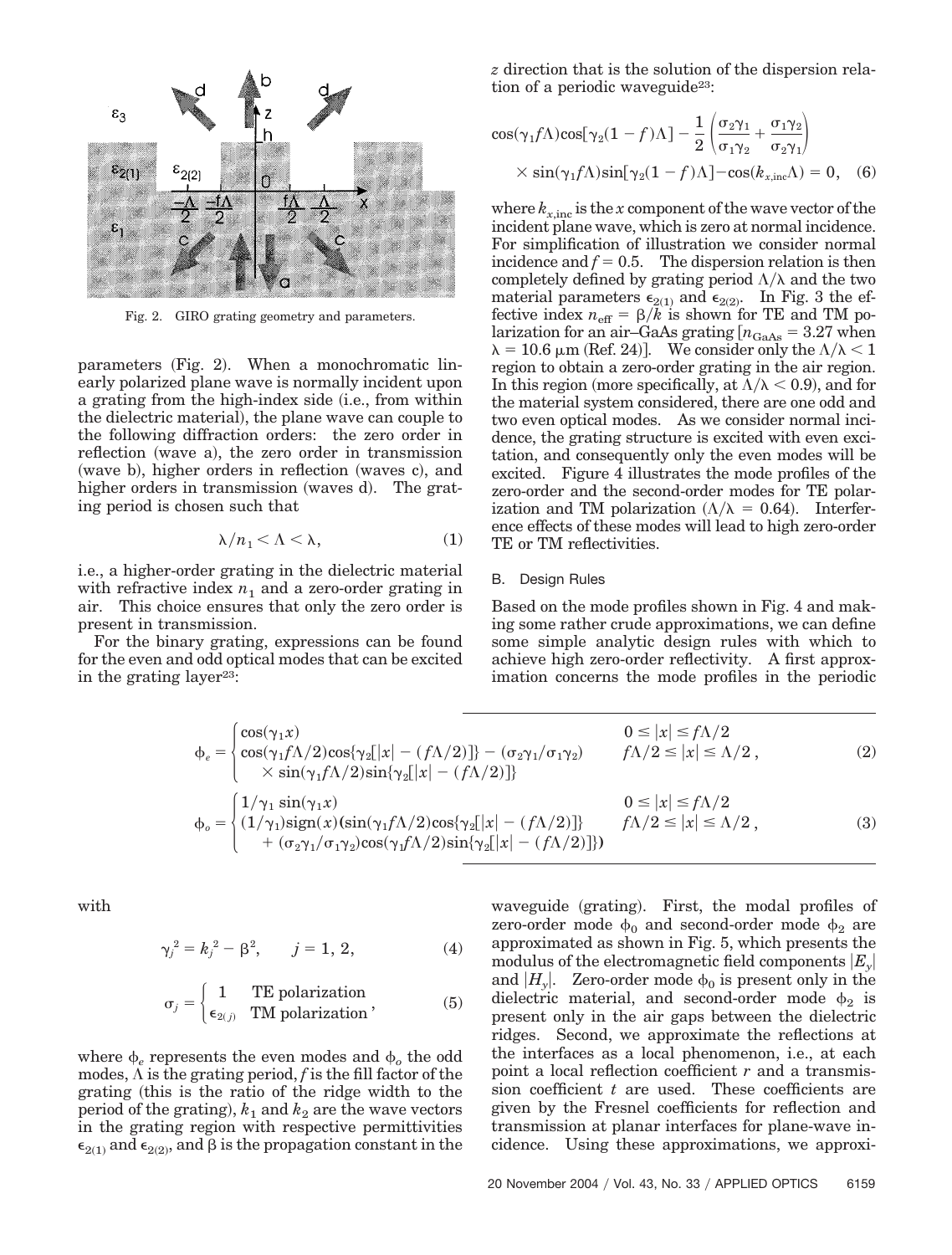

Fig. 3. (a) Effective index  $n_{\text{eff}}^{\text{TE}}$  of the optical modes in the grating structure for TE polarization, (b) effective index  $n_{\text{eff}}^{\text{TM}}$  of the optical modes in the grating structure for TM polarization.

mate the reflected field at interface 1 and the transmitted field at interface 2 by  $(k = 2\pi/\lambda)$ :

$$
\Phi_1(x) = r[\phi_2(x) + \phi_0(x) \exp(-j2kn_{\text{eff},0}h)], \quad (7a)
$$

$$
\Phi_2(x) = t[\phi_0(x) \exp(-jkn_{\text{eff},0}h) + \phi_2(x) \exp(-jkn_{\text{eff},2}h)], \tag{7b}
$$

which yield for the zero-order power reflection and transmission coefficients, respectively, when they are averaged over one period,

$$
R_0 = \left| \int_{-\Lambda/2}^{\Lambda/2} \Phi_1(x) dx \right|^2, \tag{8a}
$$

$$
T_0 = \left| \int_{-\Lambda/2}^{\Lambda/2} \Phi_2(x) dx \right|^2.
$$
 (8b)

With  $f = 0.5$  we can say that optical power coupled through the zero order in transmission  $T_0$  is minimal when the average field at interface 2 is zero and that coupling to the zero order in reflection  $R_0$  is maximal when

$$
k(n_{\text{eff},0} - n_{\text{eff},2})h = (2m + 1)\pi, \tag{9a}
$$

$$
2kn_{\text{eff},0}h = 2m'\pi. \tag{9b}
$$

In our approximation the zero-order grating mode is concentrated mainly in the material with refractive index  $n_{2(1)}$  and is strongly guided. With  $f = 0.5$  this leads to a propagation constant  $\beta$ :

$$
\beta = \frac{2\pi}{\lambda} n_{\text{eff},0} = (k^2 - k_x^2)^{1/2}
$$
  
= 
$$
[k^2 - (2\pi/\Lambda)^2]^{1/2}
$$
  
= 
$$
(2\pi/\lambda)[n_{2(1)}^2 - (\lambda/\Lambda)^2]^{1/2}.
$$
 (10)

The second-order grating mode is concentrated mainly in the grooves of the grating. Working in the domain for which the slope of  $n_{\text{eff},2}$  is the smallest (TM polarization; see below), we can approximate  $n_{\text{eff},2}$  by  $n_{2(2)} = 1$ . This, with  $m = 0$  and  $m' = 2$  in Eqs. 9(a) and 9(b), respectively, and with Eq.  $(10)$ , brings us to the following design rules for a grating with  $f = 0.5$ :

$$
f \approx 0.5,
$$
  
\n
$$
h/\lambda \approx \frac{3/2}{[3n_{2(1)}^2 + n_{2(2)}^2]^{1/2} - n_2},
$$
  
\n
$$
\Lambda/\lambda \approx \frac{2}{[n_{2(1)}^2 - n_{2(2)}^2]^{1/2}}.
$$
\n(11)

The most important assumption that we made to arrive at these design rules concerns the mode profiles. We assumed that the modes are spatially separated in the grating region, with zero-order mode  $\phi_0$ present only in the dielectric material and secondorder mode  $\phi_2$  in the air gaps. This limits the application of the design rules to high-refractive-index contrast gratings. Moreover, from Fig. 4 we note that the zero-order TM mode is better confined than the zero-order TE mode in the dielectric material. The TM zero-order mode is thus better estimated by use of Eq.  $(10)$ . The second-order mode clearly is strongly present in the air regions of the grating (the average field of the second-order mode in the dielectric material is approximately zero) if the effective index of the second-order mode is  $n_{\text{eff},2} \approx 1$ . Regarding the slope of the effective index (Fig. 3), excitation of the TM second-order mode with specific  $n_{\text{eff}2}$  in this region will be less critical than the TE mode. Fine tuning of the grating parameters about the design rules  $[relations (11)]$  results in a combination of high reflectivity for TM polarization and low reflectivity for TE.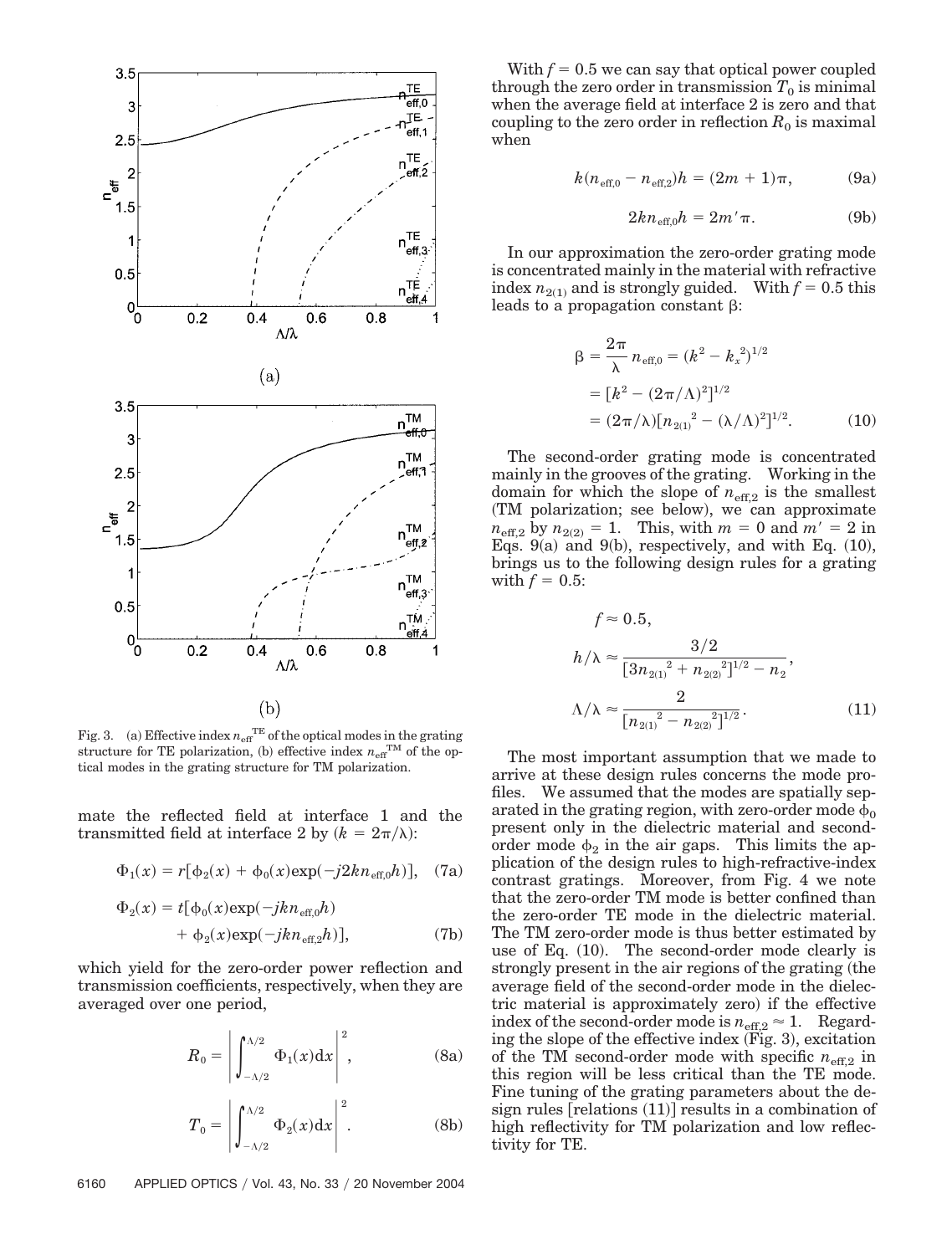

Fig. 4. Illustration of the mode profiles of the zero-order and the second-order modes for (a) TE polarization  $(E_y)$  and (b) TM polarization  $(H_y)$ .  $n_{2(1)} = 3.27, f = 0.5, \Lambda/\lambda = 0.64$ .

#### C. Rigorous Modeling

In view of the rather crude approximations that we used to arrive at the design rules of relations (11) for high-zero-order TM reflectivity and to show the necessity for fine tuning to arrive at a high extinction ratio, a design based on the design rules is compared with a design based on rigorous calculations. To this end, the rigorous coupled-wave analysis (RCWA) for gratings that was proposed by Moharam *et al*.25,26 and reformulated by Li<sup>27</sup> and Lalanne<sup>28</sup> to improve TM convergence has been implemented. Figure 6 shows the numerical calculations of the zero-order TE and TM reflectivity for normal incidence. TM reflectivity remains high for a  $\Lambda/\lambda$  range that corresponds to the low-slope region of  $n_{\text{eff,2}}$ , whereas TE reflectivity varies within that range. Table 1 compares the start values obtained by the design rules



Fig. 5. GIRO grating (top) and approximation for the optical modes in the grating layer.

with the optimized values calculated with the RCWA. We can conclude that the optimum parameter set for the GIRO gratings is quite well predicted by the design rules. The TM reflectivity of the fine-tuned design is as high as 99.3% in combination with an extinction ratio of 32.2 dB. The aspect ratio of the grating is only 0.98.

#### D. Sensitivity to Parameter Changes

Variations of period  $\Lambda$  and thickness  $h$  of the GIRO grating affect the diffraction efficiency and the extinction ratio as shown in Fig. 6. It is clear that the allowable range of variation about the optimal value for both  $\Lambda$  and  $h$  resides in the technologically attainable accuracy, especially for  $\lambda = 10.6 \mu m$ .

The influence of the angle of incidence on the behavior of the GIRO grating is presented in Fig. 7. Incidence angle  $\theta$  is defined in the plane spanned by the Bragg vector and the surface normal; incidence angle  $\alpha$ , in the plane normal to the latter plane. Both angles are defined in the surrounding air medium. With a variation of  $\sim$ 10 deg for  $\alpha$  and a couple of degrees for  $\theta$ , the design is adequate to be used in realistic alignment systems for high-power laser optics.

Figure 8 shows the diffraction efficiency of the GIRO grating on a function of a varying fill factor *f* and of wavelength  $\lambda$ . It is clear that, during the fabrication of the grating, good control of fill factor *f* is needed, as that factor is the most critical parameter of the GIRO grating. The low aspect ratio of the GIRO grating eases the technological challenges required for obtaining fill factor *f* in the accepted range.

## **3. Polarization Beam Splitter**

The GIRO grating shows high zero-order TM reflectivity only when light is incident from the high-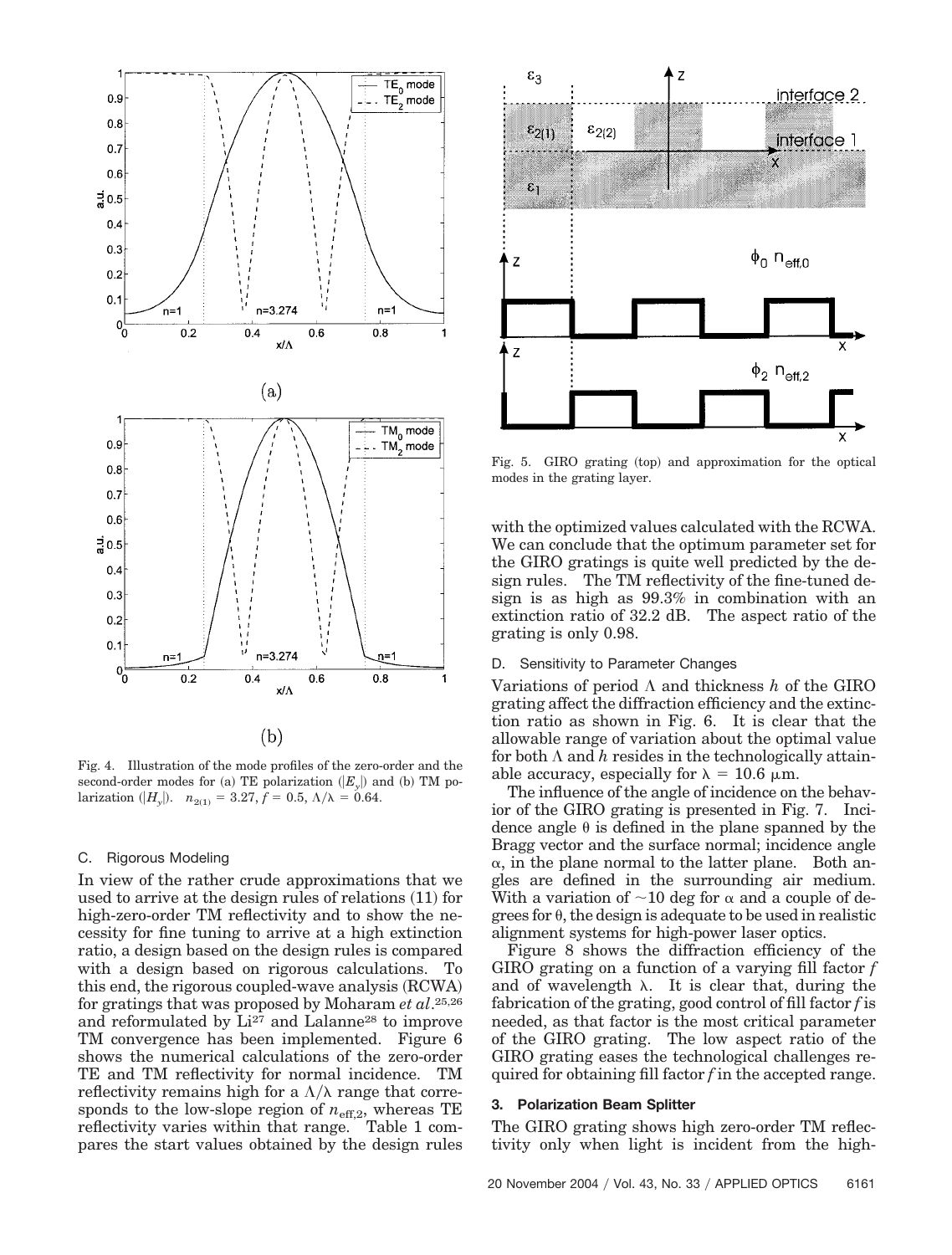

Fig. 6. Simulations of zero-order (a) TE reflectivity and (b) TM reflectivity over a large  $h/\lambda$  and  $\Lambda/\lambda$  range (normal incidence,  $f =$  $0.5, n = 3.27$ .

refractive-index material. This implies that the GIRO grating cannot as such be used as a PBS but that a configuration is needed as sketched in Figs.  $9(a)$  and  $2(b)$ . An antireflection coating prevents reflections at the high-contrast index interface  $\lceil \text{air} \rceil$  $1)/\text{GaAs}$   $(n = 3.27)$ ]. This prevents the creation of a Fabry–Perot resonator and thus guarantees high TM reflectivity, independently of the thickness of the wafer. TE-polarized light incident upon the GIRO grating is partially transmitted  $(T_0^{\text{TE}} \approx 0.7)$  in the first diffraction order and partially reflected ( $\dot{R}_{\pm1}^{\phantom{\pm1}\mathrm{TE}}$   $\approx$ 0.1) in the second diffraction order. The higher diffraction orders are totally internally reflected at the high-contrast index interface, irrespective of the

**Table 1. Comparison of GIRO Grating Designs Based on the Design Rules and on Calculations by RCWA***<sup>a</sup>*

| Method of                   |                | Parameter         |                        |                  |  |
|-----------------------------|----------------|-------------------|------------------------|------------------|--|
| Calculation                 | $h/\lambda$    | $\Lambda/\lambda$ | $R_{\rm o}{}^{\rm TM}$ | ${R_0}^{\rm TE}$ |  |
| Design rules<br><b>RCWA</b> | 0.315<br>0.323 | 0.6412<br>0.634   | 0.986<br>0.993         | 0.017<br>0.0006  |  |

*a*Refractive index,  $n_{2(1)} = 3.27; f = 0.5$ .



Fig. 7. RCWA simulations of diffraction efficiencies (a)  $R_0^{\text{TE}}$  and (b)  $R_0^{\text{TM}}$  as functions of incidence angle.  $f = 0.5$ ,  $h/\lambda = 0.323$ ,  $\Lambda/\lambda = 0.634, n = 3.27.$ 

presence of an antireflection coating. This would disturb the PBS if the wafer thickness were not chosen so thick as to prevent backreflection on the grating. Moreover, inclined facets are polished on the wafer sides toward which the light is diffracted [inclination angle,  $\beta = a \sin(\lambda/n/\Lambda)$ . TE-polarized light, reflected by the GIRO grating into the first diffraction orders, is guided in the substrate toward these inclined facets. Normal incidence on these facets, provided by an antireflection coating, permits maximal escape of the TE light from the substrate.

The GIRO grating is a reflective element that, in normal conditions, works under normal incidence. As can be seen from Fig. 7, high efficiency in combination with a high extinction ratio can still be achieved when the angle of incidence is chosen to be  $\theta = 0^{\circ}$  or  $\alpha = 5^{\circ}$ . The configuration of the PBS is then as sketched in Fig.  $9(c)$ . Similar Z configurations (e.g., reflective beam expanders) are commercially available already. They have the advantage of not altering the light-path direction.

## **4. Fabrication and Experimental Results**

A GIRO grating was fabricated in undoped GaAs to serve as a PBS for a  $CO<sub>2</sub>$  laser. Photolithographic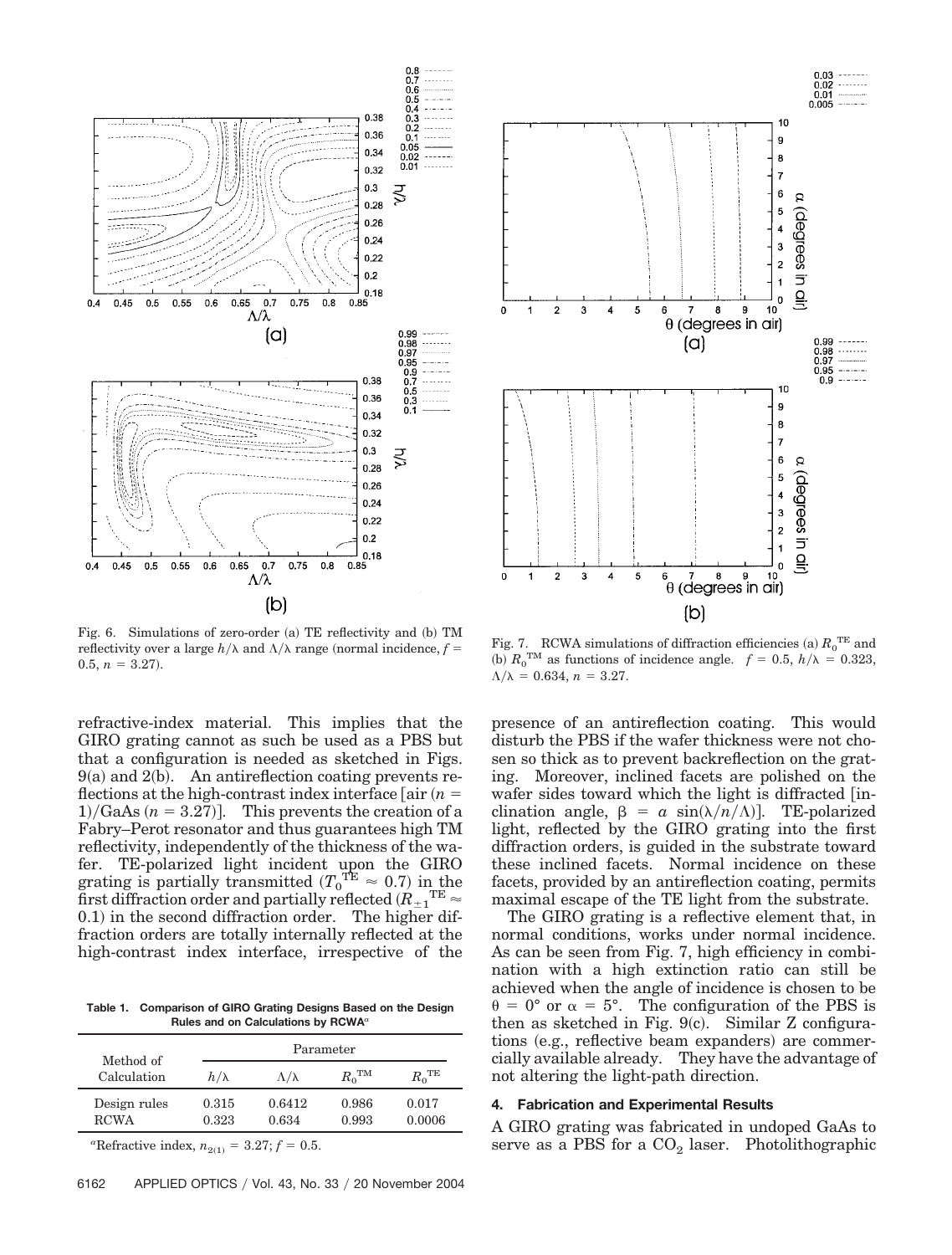

Fig. 8. RCWA simulations of the diffraction efficiencies (a)  $R_0^{\text{TE}}$ and (b)  $R_0^{\text{TM}}$  as functions of fill factor *f* and wavelength  $\lambda$ .  $\theta = \alpha =$  $0, h/\lambda = 0.323, \Lambda/\lambda = 0.634, n = 3.27.$ 

illumination ( $\lambda = 310$  nm) of a chromium mask was used to define the grating in photoresist  $(AZ5214)$ spun onto the GaAs wafer. After development of the resist in a potassium hydroxide dilute solution and a postbake, the resist pattern was transferred into a semiconductor by use of an inductive coupled plasma reactive-ion etching system. The system uses a  $SiCl<sub>4</sub>–Ar$  gas mixture at a pressure of 16 m Torr, a rf power of 150 W and an inductive coupled plasma power of 50 W. This process is optimized to produce steep sidewalls (binary gratings with a crenellated shape) and etches at a rate of 300 nm/min. The photoresist on top of the GaAs grating is removed by acetone. A scanning-electron microscope picture of a grating etched by this process into an undoped GaAs wafer of thickness  $500 \mu m$  is presented in Fig.  $10(a)$ . Excellent control of the steepness of sidewalls, fill factor  $f$ , and etch depth  $(\pm 25 \text{ nm})$  is achieved. This process was optimized and used for definition of the grating in a wafer with a thickness of  $\pm 3$  mm. However, Fig. 10(b) shows a decreased smoothness of the sidewalls. The reason for this inaccuracy when thick wafers are used is not clear. Temperature, gas flow, and material quality are some



Fig. 9. PBS based on a GIRO grating.

possible factors. Figure  $10(c)$  shows a picture of the PBS.

The PBS was illuminated with a  $CO<sub>2</sub>$  laser at 10.6  $\mu$ m with a beam waist of 5 mm. The incident intensity was  $\sim$  40 W/cm<sup>2</sup>, which did not heat the grating in a noticeable way. The reflected, transmitted, and incident power was measured with a large area detector for both TE and TM linearly polarized light. Table 2 compares experimental results with theoretical ones. An optimal GIRO grating (Table 1) results theoretically in a zero-order TM reflectivity of 99.2% and a zero-order TE reflectivity of 0.13% for incidence angles  $\theta = 0^{\circ}$  and  $\alpha = 5^{\circ}$ . Experimentally, we measured a zero-order TM reflectivity of 94.1% and a zero-order TE reflectivity of 1.3%. Deviation of the achieved grating from the ideal binary grating  $[$ as shown in Fig. 10(b)] resulted in a somewhat lower efficiency and extinction ratio than those of the optimal theoretical GIRO grating. The experimental results correspond better to theoretical results when the fabricated structure, as shown in Fig.  $10(b)$ , i.e., a grating with a nonoptimal binary crenellated shape is simulated (Table 2). We can conclude that when the technical process for etching gratings in thick GaAs wafers is as good as the process for etching gratings in standard  $500 - \mu m$  wafers (which is a matter of etch parameter optimization), high efficiency  $(\sim)99\%)$  in combination with a high extinction ratio  $(\sim 30$  dB) can be expected.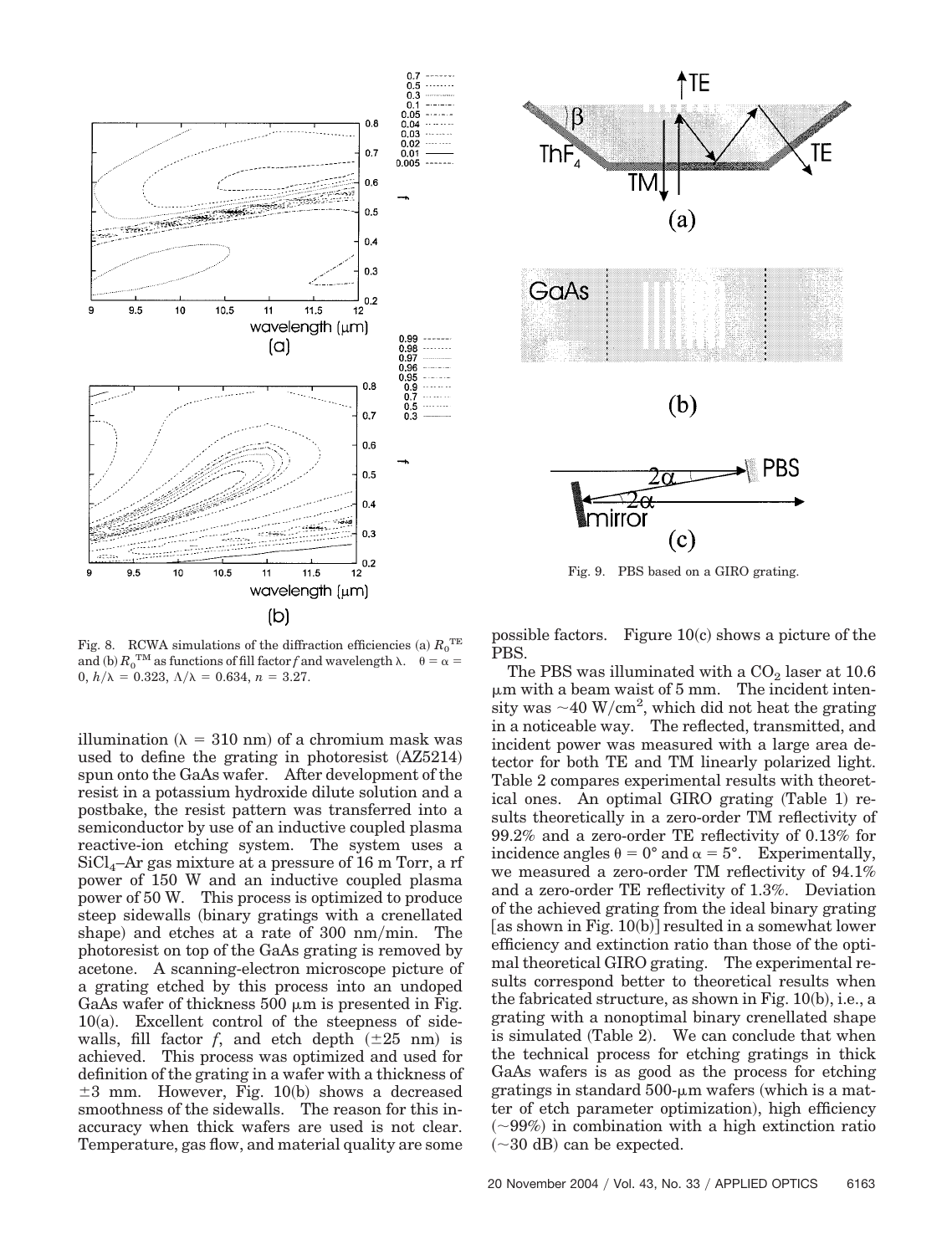









Fig. 10. Scanning-electron microscope picture of a GIRO grating in undoped GaAs with (a) a wafer thickness of 500  $\mu$ m and (b) a wafer thickness of 3 mm. (c) PBS.

**Table 2. PBS Based on a GIRO Grating: Comparison of Theoretical and Experimental Results**

| Simulation versus<br>Measurement | $R_0^{\text{TM}}$ | TЕ     |
|----------------------------------|-------------------|--------|
| Simulation of optimal GIRO       | 0.992             | 0.0013 |
| Measured PBS                     | 0.941             | 0.013  |
| Simulation of achieved GIRO      | 0.94              | 0.06   |

## **5. Conclusions**

A highly efficient PBS with a high extinction ratio has been described. The PBS, which can be used in

combination with a high extinction ratio. Its parameters were chosen on the basis of design rules that guarantee destructive interference of the optical modes in the grating at one interface and constructive interference at the other interface. The optical modes need good confinement in the grating structure, which occurs only for TM polarization in highrefractive-index gratings. Fine tuning of the grating resulted in a theoretical TM zero-order reflectivity of 99.2% and a TE zero-order reflectivity of 0.13%. The design will be used for high power  $CO<sub>2</sub>$ lasers (wavelength,  $10.6 \mu m$ ); the material is GaAs  $(n = 3.27)$  and the incidence angle is  $5^\circ$ . With period  $\Lambda/\lambda = 0.634$  and depth  $h/\lambda = 0.323$  the aspect ratio was only 0.98, simplifying the technology remarkably. The PBS was fabricated by a standard photolithographic process that is used in commercial fabrication. Although the process is standard and well controlled when standard GaAs wafers (with a thickness of 500  $\mu$ m) are used, the GIRO grating was not perfectly binary when thick GaAs wafers (with a thickness of 3 mm) were used. The process parameters need to be adapted. Notwithstanding these solvable technological shortcomings, experimental polarization splitting has been observed with high efficiency  $(R_0^{\text{TM}} = 94.1\%)$  and a high extinction ratio  $(18.6 \text{ dB})$  has been observed. High efficiency, a high extinction ratio, a straight-

forward processing scheme, and a design with reasonable tolerances make the GIRO PBS an excellent candidate to be used in high-power laser applications. Nevertheless, the GIRO PBS can be used straightforwardly in other applications such as imaging and routing.

combination with a quarter-wave plate as an optical isolator, is based on the use of a GIRO grating. The GIRO grating is a simple diffractive binary grating that shows extremely high diffraction efficiencies in

D. Delbeke thanks the Institute for the Promotion of Innovation by Science and Technology in Flanders for financial support. The authors are grateful to Bart Dhoedt and Stefan Goeman for exploring research on the GIRO grating and to Steven Verstuyft and Liesbet Van Landschoot for technical support.

## **References**

- 1. F. A. Jenkins and H. E. White, *Fundamentals of Optics* (McGraw-Hill, New York, 1957), Chap. 24.
- 2. L. Li and J. A. Dobrowolsky, "High-performance thin-film polarizing beam splitter operating at angles greater than the critical angle," Appl. Opt. **39,** 2754–2771 (2000).
- 3. J.-L. Roumiguieres, "The rectangular-groove grating used as an infrared polarizer," Opt. Commun. **19,** 76–78 (1976).
- 4. R. Liu, B.-Z. Dong, G.-Z. Yang, and B.-Y. Gu, "Optimal design of polarizing beam splitters with a birefringent substrate," J. Opt. Soc. Am. A **14,** 49–53 (1997).
- 5. R.-C. Tyan, A. A. Salvekar, H.-P. Chou, C.-C. Cheng, A. Scherer, P.-C. Sun, F. Xu, and Y. Fainman, "Design, fabrication, and characterization of a form-birefringent multilayer polarizing beam splitter," J. Opt. Soc. Am. A **14,** 1627–1637  $(1997).$
- 6. P. Lalanne, J. Hazart, P. Chavel, E. Cambril, and H. Launois,